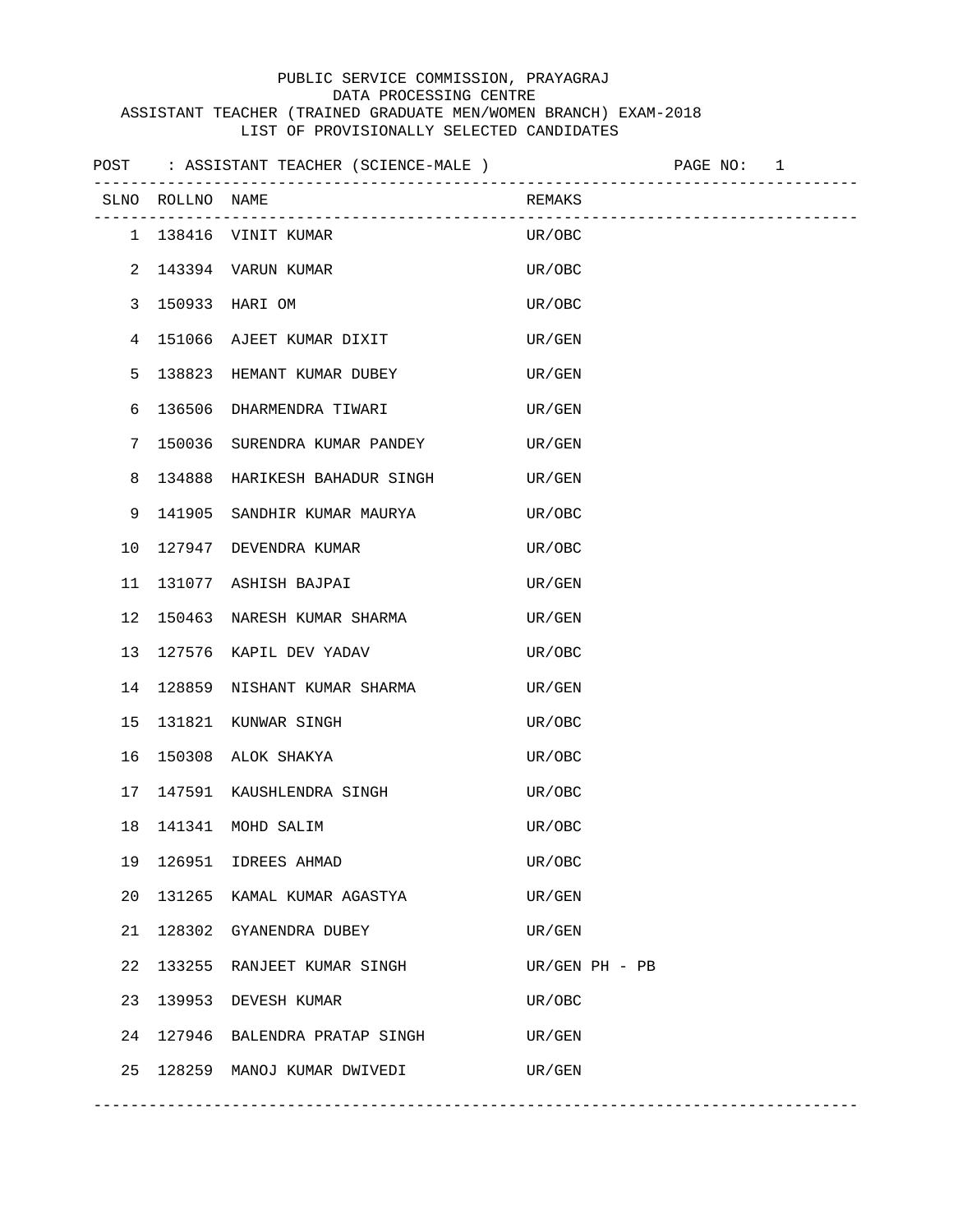|    |                  | POST : ASSISTANT TEACHER (SCIENCE-MALE ) |                            | PAGE NO: 2 |                         |
|----|------------------|------------------------------------------|----------------------------|------------|-------------------------|
|    | SLNO ROLLNO NAME |                                          | REMAKS                     |            | ----------------------- |
|    |                  | 26 148580 SANJAY KUMAR                   | UR/OBC                     |            |                         |
| 27 |                  | 133962 KUSH KUMAR                        | UR/GEN                     |            |                         |
| 28 |                  | 141088 VISHAL TIWARI                     | UR/GEN                     |            |                         |
| 29 |                  | 145907 ANURENDRA DWIVEDI                 | UR/GEN                     |            |                         |
| 30 |                  | 134362 DHARMVIR SINGH                    | UR/OBC                     |            |                         |
| 31 |                  | 142810 KISHORE KUMAR                     | UR/GEN                     |            |                         |
| 32 |                  | 144035 ALOK PANDEY                       | UR/GEN                     |            |                         |
| 33 |                  | 129135 MOHIT KUMAR                       | UR/SC                      |            |                         |
| 34 |                  | 142773 VINEET KUMAR                      | UR/OBC                     |            |                         |
| 35 |                  | 149743 VIMAL KUMAR                       | UR/OBC                     |            |                         |
| 36 |                  | 131537 ANURAG MALVIYA                    | UR/GEN                     |            |                         |
| 37 |                  | 128783 MOHMMAD ASIM                      | UR/OBC                     |            |                         |
| 38 |                  | 140345 RAJNEESH KUMAR                    | UR/GEN                     |            |                         |
| 39 |                  | 137361 OMPAL GANGWAR                     | UR/OBC                     |            |                         |
| 40 |                  | 138499 RAMSHARAN                         | UR/GEN                     |            |                         |
| 41 |                  | 148441 CHETANYA KUMAR YADAV              | UR/OBC                     |            |                         |
| 42 |                  | 129212 ARUN KUMAR                        | UR/GEN                     |            |                         |
| 43 |                  | 150848 GYANENDRA SINGH                   | UR/OBC                     |            |                         |
| 44 | 147926           | ABHISHEK DWIVEDI                         | $\mathrm{UR}/\mathrm{GEN}$ |            |                         |
| 45 | 136362           | SUDHANSHU MAURYA                         | UR/OBC                     |            |                         |
| 46 | 137287           | NITIN SHUKLA                             | UR/GEN                     |            |                         |
| 47 | 147143           | PRADIP KUMAR PANDEY                      | UR/GEN                     |            |                         |
| 48 | 126973           | RAHUL KUMAR TRIPATHI                     | UR/GEN                     |            |                         |
| 49 |                  | 148073 DIGVIJAY SINGH                    | UR/OBC                     |            |                         |
| 50 |                  | 131107 KULDEEP PANWAR                    | UR/OBC                     |            |                         |

-----------------------------------------------------------------------------------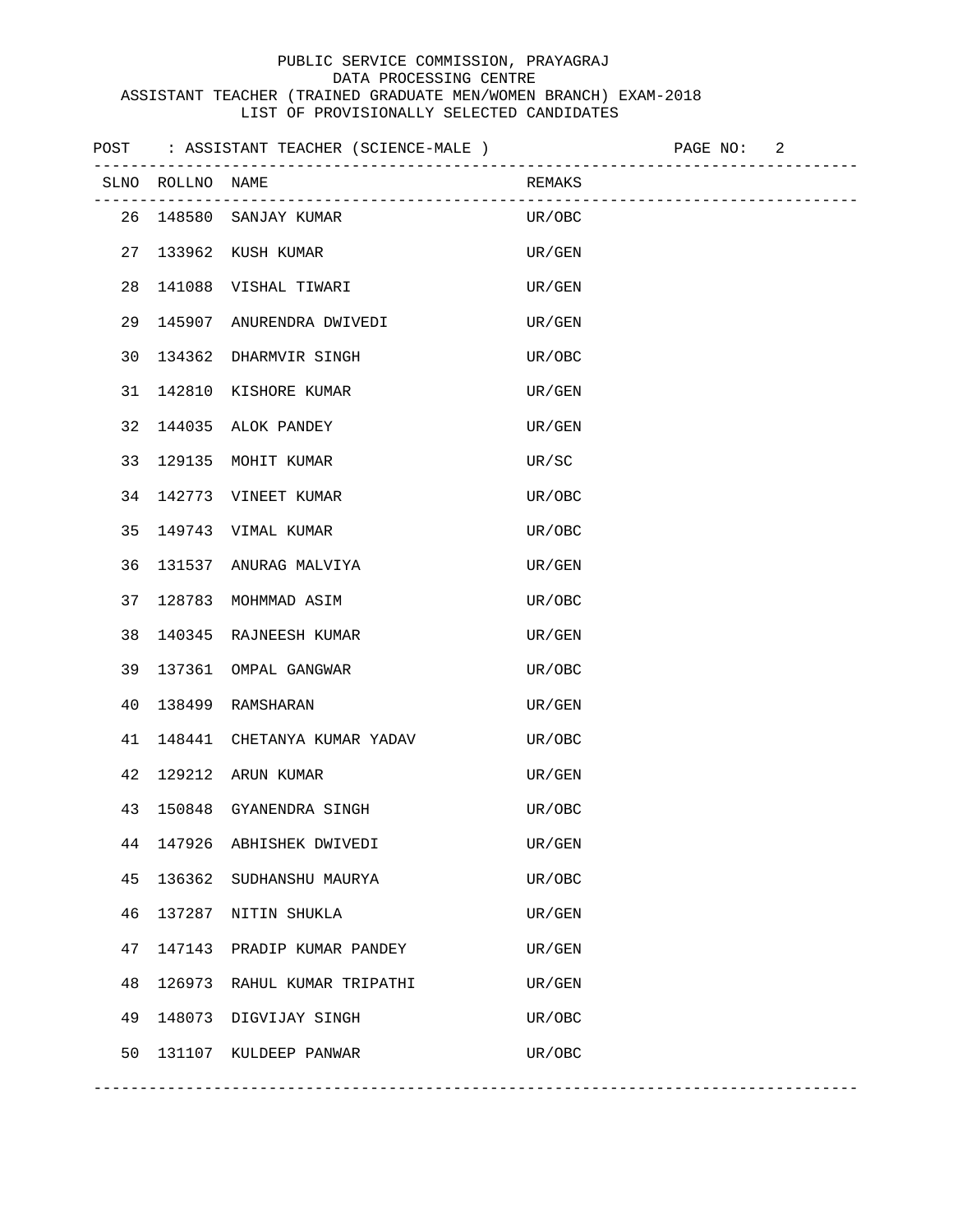|    |                  | POST : ASSISTANT TEACHER (SCIENCE-MALE ) |           | PAGE NO: 3 |  |
|----|------------------|------------------------------------------|-----------|------------|--|
|    | SLNO ROLLNO NAME |                                          | REMAKS    |            |  |
|    |                  | 51 152082 BRIJENDRA KUMAR                | UR/OBC    |            |  |
| 52 |                  | 138733 DEVA NAND YADAV                   | UR/OBC    |            |  |
| 53 |                  | 136419 NARAYAN DAS KESHARWANI            | UR/GEN    |            |  |
| 54 |                  | 130733 SAURABH ANAND                     | UR/GEN    |            |  |
| 55 |                  | 140609 MOHD WASIF                        | UR/GEN    |            |  |
| 56 |                  | 139212 AKHILESH KUMAR                    | UR/GEN    |            |  |
| 57 |                  | 131097 ANUP KUMAR                        | UR/OBC    |            |  |
| 58 |                  | 147533 MUKESH SINGH                      | UR/OBC    |            |  |
| 59 |                  | 129350 SANDEEP KUMAR                     | UR/GEN    |            |  |
| 60 |                  | 139117 VIKAS SINGH                       | UR/OBC    |            |  |
| 61 |                  | 134313 MARKANDEYA CHAUDHARI              | UR/OBC    |            |  |
| 62 |                  | 145871 ASHOK SINGH                       | UR/OBC    |            |  |
| 63 |                  | 138411 SUDHIR KUMAR PANDEY               | UR/GEN    |            |  |
| 64 |                  | 134383 MADHAV PRATAP SINGH               | UR/GEN    |            |  |
| 65 |                  | 139106 ARVIND KUMAR                      | UR/GEN    |            |  |
| 66 |                  | 132346 VIJAY PRAKASH                     | UR/OBC    |            |  |
| 67 |                  | 134113 JITENDRA SINGH                    | UR/OBC    |            |  |
| 68 |                  | 126984 ADITYA KUMAR PATEL                | UR/OBC    |            |  |
| 69 |                  | 139747 GOVIND PRAJAPATI                  | UR/OBC    |            |  |
| 70 |                  | 138450 DEVENDRA KUMAR PRAJAPATI          | UR/OBC    |            |  |
| 71 |                  | 130449 NISHANT KUMAR SHARMA              | UR/GEN    |            |  |
| 72 |                  | 148977 MAHANTHA LAL                      | SC        |            |  |
| 73 |                  | 138480 ANURUDDHA SINGH                   | SC        |            |  |
|    |                  | 74 131814 SANJEEV KUMAR                  | <b>SC</b> |            |  |
| 75 |                  | 136090 SANTOSH KUMAR BHARATI             | <b>SC</b> |            |  |
|    |                  |                                          |           |            |  |